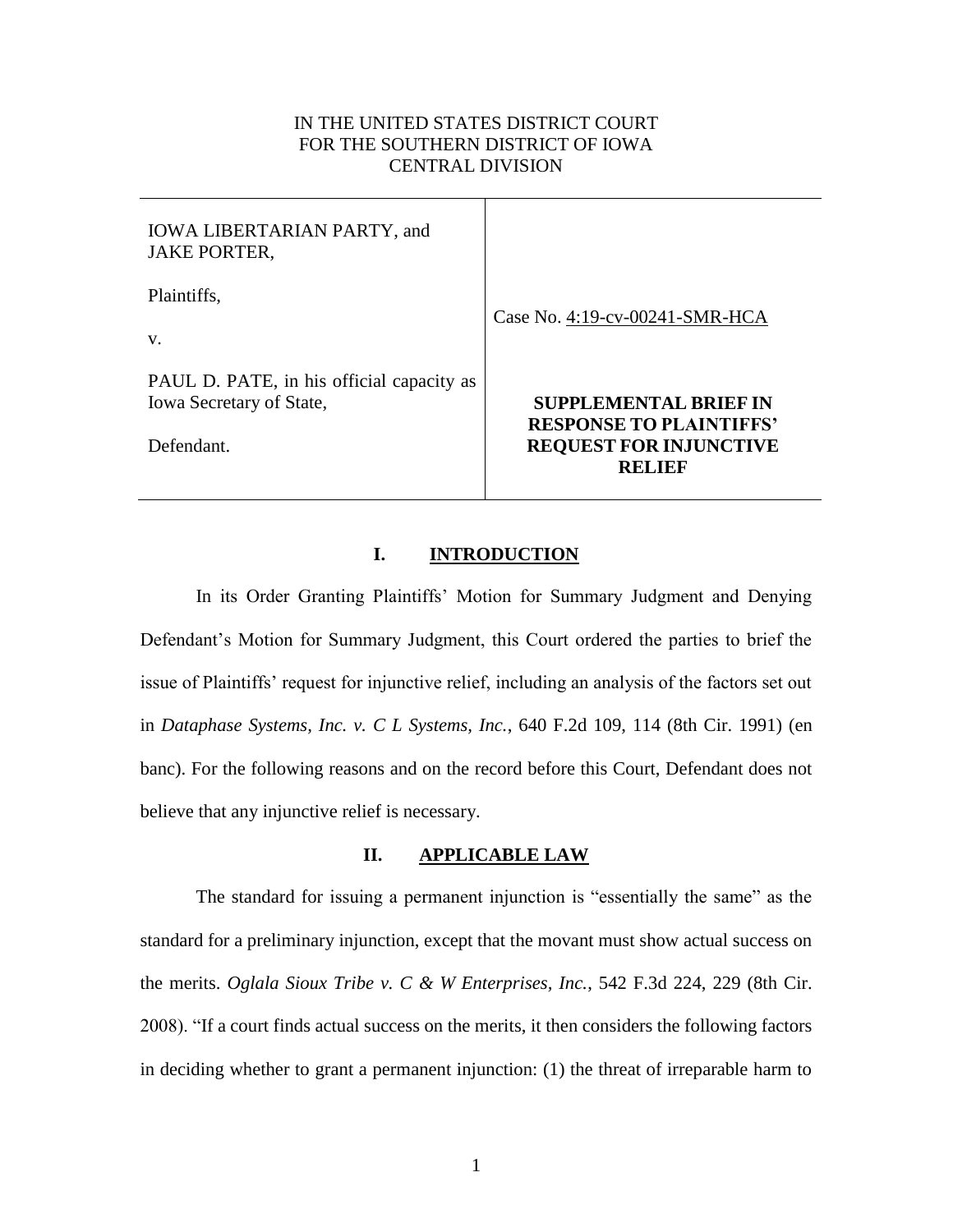the moving party; (2) the balance of harms with any injury an injunction might inflict on other parties; and (3) the public interest." *Id*; *see also Dataphase Systems, Inc.*, 640 F.2d at 113.

#### **III. ARGUMENT**

In its April 8, 2022, order, this Court concluded that the March filing deadline for nonparty political organization candidates violates Plaintiffs' First and Fourteenth Amendment rights. It declared the amended deadline unconstitutional and ordered the parties to brief the issue of Plaintiffs' request for injunctive relief. Despite their success on the merits of their constitutional challenge to the amended deadline, on this record Plaintiffs cannot show that the remaining *Dataphase* factors favor injunctive relief against Defendant. Nothing in the record or in the undisputed facts recited in the order granting summary judgment indicates that any plaintiff has failed to qualify for the upcoming elections as a result of the amended deadline or that any plaintiff intends to attempt to qualify following this Court's order. Thus, on these facts, no injunctive relief is necessary. *See McLain v. Meier*, 637 F.2d 1159, 1169 (8th Cir. 1980) ("At oral argument appellant admitted that he would not attempt to qualify as a party candidate in the November, 1980 election and we are not advised that he has qualified or expects to qualify as an independent. Thus, so far as any party plaintiff in the case now before us may be concerned, no injunctive relief is necessary either as to access or placement issues.").

When an amendment to a statute is declared unconstitutional, "the applicable law is provided by the statute as worded prior to the unconstitutional amendment." *Louisiana Republican Party v. Foster*, 674 So.2d 225, 233 (La. 1996) (internal quotation marks omitted); *see also State v. Books*, 225 N.W.2d 322, 325 (Iowa 1975). Because this Court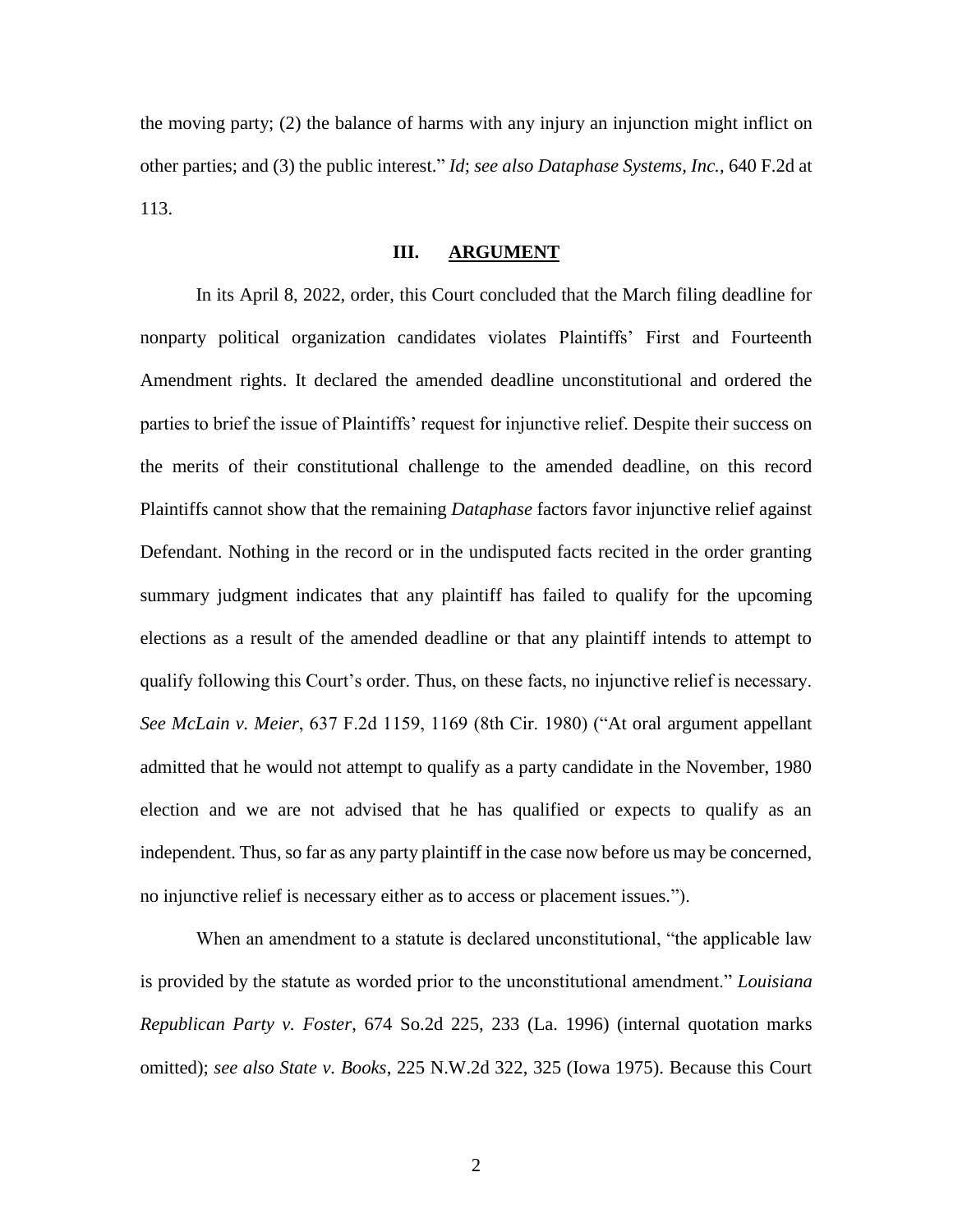has declared the amended deadline unconstitutional, the filing deadline that existed prior to the 2019 amendments remains in force. *Louisiana Republican Party*, 674 So.2d at 234. In its order granting summary judgment, this Court declined to grant Plaintiffs' request for a "separate declaratory judgment," explaining that their request was "no broader than the Court's findings and conclusions in this Order." Order, ECF No. 41, 04/08/2022. Plaintiffs' request for injunctive relief should be denied for the same reason.

## **IV. CONCLUSION**

For the foregoing reasons, Plaintiffs' request for injunctive relief should be denied.

Respectfully submitted,

THOMAS J. MILLER Attorney General of Iowa

JEFFREY S. THOMPSON Solicitor General of Iowa

/s/ *Thomas J. Ogden* \_\_\_\_\_ THOMAS J. OGDEN Assistant Attorney General Iowa Department of Justice Hoover State Office Bldg., 2<sup>nd</sup> Fl. 1305 East Walnut Street Des Moines, Iowa 50319 Phone: (515) 281-5976 Fax: (515) 281-4902 Email: [Jeffrey.Thompson@ag.iowa.gov](mailto:Jeffrey.Thompson@ag.iowa.gov) Email: [Thomas.Ogden@ag.iowa.gov](mailto:Thomas.Ogden@ag.iowa.gov)

ATTORNEYS FOR DEFENDANT

# **CERTIFICATE OF SERVICE**